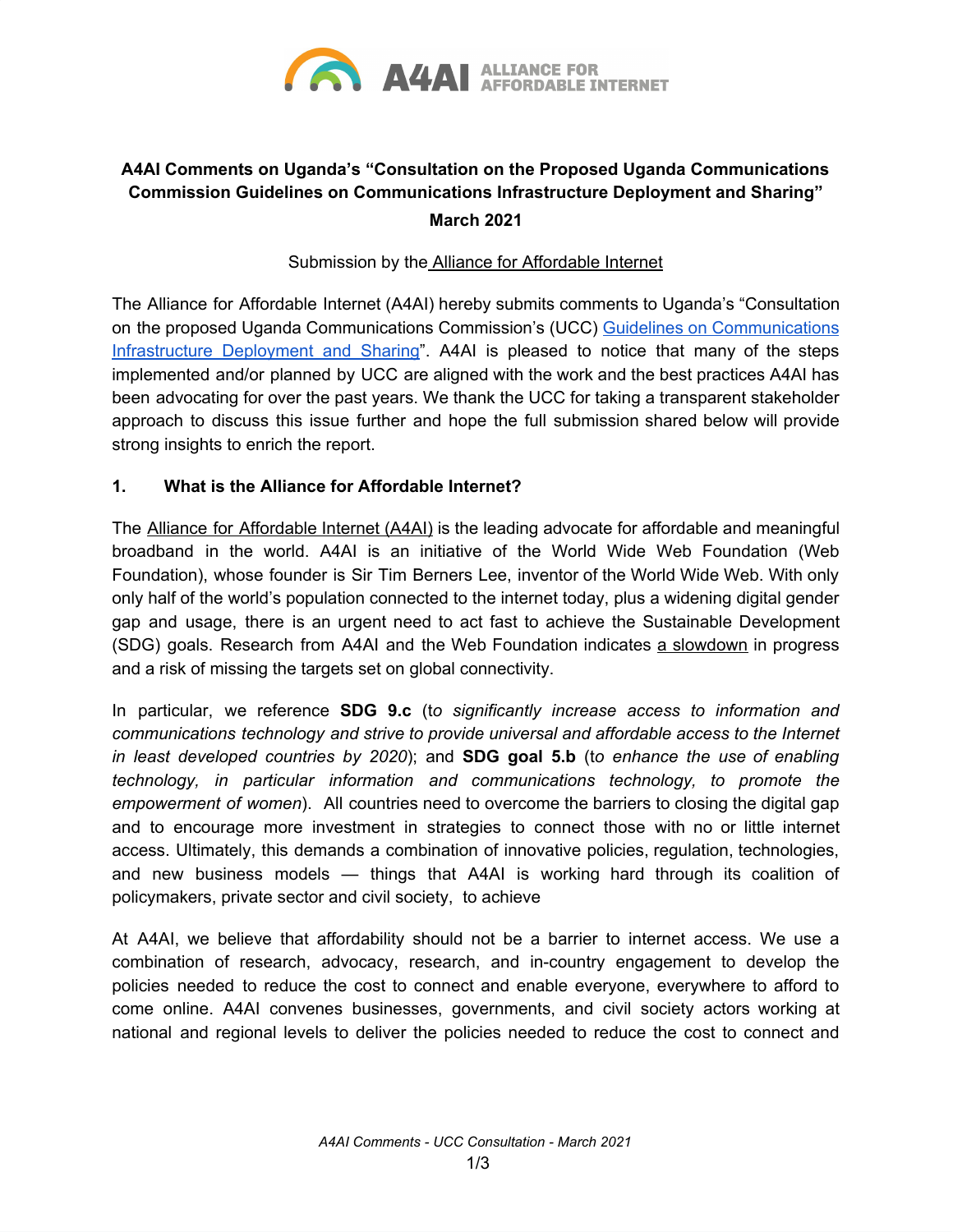

make universal, affordable internet access a reality for all. Please see A4AI's website for more information $1$ .

## **2. Publications Developed by A4AI that are Relevant to the Consultation**

A4AI has previously highlighted the need for infrastructure sharing backed by our good [policy](https://a4ai.org/good-practices-database/?terms=infrastructure-sharing) and [regulatory](https://a4ai.org/good-practices-database/?terms=infrastructure-sharing) practices, and our 2019 [Affordability](https://a4ai.org/affordability-report/report/2019/) Report has highlighted countries (Mexico, Rwanda, Kenya and Peru) that are investing in infrastructure sharing arrangements. It is worthy of note that, as the report highlights, political will, capital, and time are fundamental dimensions of infrastructure sharing projects. A4AI has also carried out studies in Infrastructure sharing in some African countries which might be of interest to the Commission<sup>2</sup>.

In partnership with the Association for Progressive Communications (APC), the Collaboration on International ICT Policy for East and Southern Africa (CIPESA), the Digital Empowerment Foundation (DEF) and Facebook, A4AI has launched th[e](https://1e8q3q16vyc81g8l3h3md6q5f5e-wpengine.netdna-ssl.com/wp-content/uploads/2020/02/Rural-Broadband-Policy-Framework-Report-web-ready.pdf) Rural Broadband Policy [Framework](https://1e8q3q16vyc81g8l3h3md6q5f5e-wpengine.netdna-ssl.com/wp-content/uploads/2020/02/Rural-Broadband-Policy-Framework-Report-web-ready.pdf) [\(RBPF\)](https://1e8q3q16vyc81g8l3h3md6q5f5e-wpengine.netdna-ssl.com/wp-content/uploads/2020/02/Rural-Broadband-Policy-Framework-Report-web-ready.pdf) in early 2020, to provide guidance on how to address the pernicious digital divide faced by people living in rural areas.

In September 2020, the International Telecommunications Union (ITU) launched the [Connecting](https://www.itu.int/en/myitu/Publications/2020/08/31/08/38/Connecting-Humanity) [Humanity](https://www.itu.int/en/myitu/Publications/2020/08/31/08/38/Connecting-Humanity) report, the result of a collaboration with A4AI. Our research revealed that nearly \$428 billion will be required to achieve universal connectivity to quality broadband internet in the next ten years. Internet infrastructure will require a major portion of the investment, with remaining funds dedicated to policy development and regulatory reform and digital skills training and local content production.

Lastly, the Broadband Commission published in 2019 the report [Connecting](https://www.broadbandcommission.org/Documents/working-groups/DigitalMoonshotforAfrica_Report.pdf) Africa Through [Broadband,](https://www.broadbandcommission.org/Documents/working-groups/DigitalMoonshotforAfrica_Report.pdf) a collaboration of A4AI, the World Bank and the Commission's Working Group on a Digital Infrastructure Moonshot for Africa. We now outline below our comments specific to sections of the consultation document.

#### **3. "Joint Construction"**

Article 10.4 states of the Consultation that "the request for co-construction must be made at least one (1) month before the project application is submitted to the respective authorities for respective approvals and/or clearances." We encourage UCC to analyze whether it is necessary to impose such conditions on operators. If the concern is assessing requests that can possibly be retracted, it might be more prudent to consider other ways of incentivizing operators to submit applications only when they are certain that they will truly move forward with the co-construction.

<sup>&</sup>lt;sup>1</sup> A4AI's Website: <https://a4ai.org/>

<sup>2</sup> See Ghana [infrastructure](https://1e8q3q16vyc81g8l3h3md6q5f5e-wpengine.netdna-ssl.com/wp-content/uploads/2014/02/GhanaReport-FinalReport07.02.2017-5-1.pdf) sharing and Open Access Study